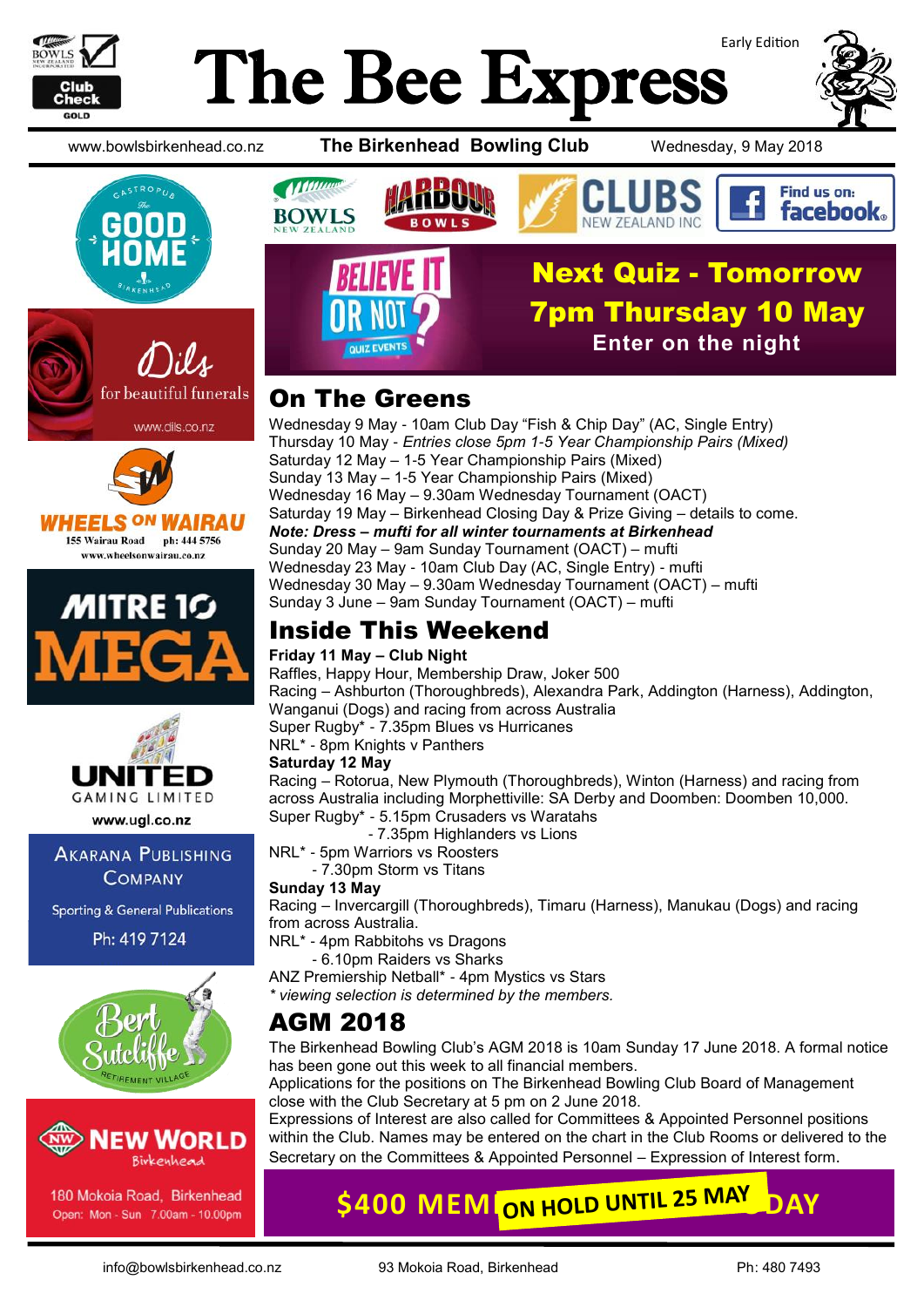www.bowlsbirkenhead.co.nz **The Birkenhead Bowling Club** Wednesday, 9 May 2018



# Licensed under the REAA 2008  $Galbrai h \mathcal{E}$ 489-8002 signsttd **NSING TR OCHIPET William Beare** n@carpetmill.co.nx ice Ph 09 441 7447 Design & Manufacture **High Quality Durable** Whiteboards **Noticeboards Educational Furniture** PRODUCTS Over 25 years Ph: 09 444 1567 New Zealand made www.3dproducts.co.nz *<u>Ommie Swart Limited</u>* otional Apparel & Products, Corporate Gifts **Customised Team & Club Uniforms**

**SKY SURVIVOR ROUND 10 PICKS IN BY 6.30PM THURSDAY 10 MAY**

# Watch Out Ladies

Five first year players took to greens on Sunday 29 April all with their eye on the First Year

Singles title. Four games on the Sunday and one game Saturday 5 May to find the two players to contest the final. Top qualifier was Milika Nathan with 3 wins and 77 points for, followed close behind by Judi Farkash with 3 wins and 76 shots for.

The rink was set, with a nervous father (Peter Nathan) sat on the side watching, Nathan got down to business. First three ends were all Nathan's pulling out to a seven nil lead before Farkash picked up a three and a one to draw within three of Nathan. The next nine ends Nathan won seven of them picking up eleven shots, to Farkash's two ends and two shots. Nathan looked to have this in the bag (18-6). Nathan floundered losing her weight over the next four ends while Farkash showed some superb draw bowls picking up three, three, two and a one to peg Nathan back (18-15). Two consecutive ones to Nathan left her one shot short of the title. Farkash picked up a two



Milika Nathan, Birkenhead's 1-5 Year Women's Singles and First Year Singles Champion

to stay in the game (20-17). The following end Nathan picked up the one she needed to be crowned First Year Singles Champion for the season. This will sit nicely beside the 1-5 Year Women's Singles title she one a couple of weeks back. When asked about her win Nathan just smiled and clucked in the unassuming Nathan way.

## Fours and Triples

Saturday and the BNH Champion of Champion Fours Men & Women got underway. In the women's, Birkenhead's Lauranne Croot, Adele Ineson, Connie Mathieson and Ruth Lynch (s) took on Hobsonville first round to come out the victors by one shot (17-18) and progress to round two. Up against a powerful the Browns Bay side of Elaine McClintock, Kerin Roberts, Christeen Dalzell & Anne Dorreen, Birkenhead went down by one shot (13- 12). Browns Bay went on to win the final.

Over in the Men's, Birkenhead's Gary Wallace, Garry Cooley, Sandy Cleghorn and Lionel Drew (s) had drawn hot favourites Orewa's Ron Murdoch, Murray Vallance, Errol Koroi and David Eades (s). This is bowl and at the conclusion of the game Drew's four were the unexpected winners (8-11). Round two was a different story with Birkenhead going down to Warkworth.

Having made the Champion of Champion Men's Triples semi-finals the previous Sunday, Birkenhead's Mark Rumble, Peter Nathan, Nigel Drew (s) were one win away from the final and two from a centre title. Riverhead's Duane McDonald, Gordon Smith and Steve Cox (s) were all the stood in the way, and that's exactly what Riverhead did. Drew and company went down twenty one to seven and out of the completion. Riverhead went on to lose the final to Orewa's Errol Koroi (s), Murray Valance and Walter Howden (17-11). Disappointment for Riverhead's Steve Cox, Gordon Smith & Duane McDonald having made two finals in the one day and coming away runners-up in both.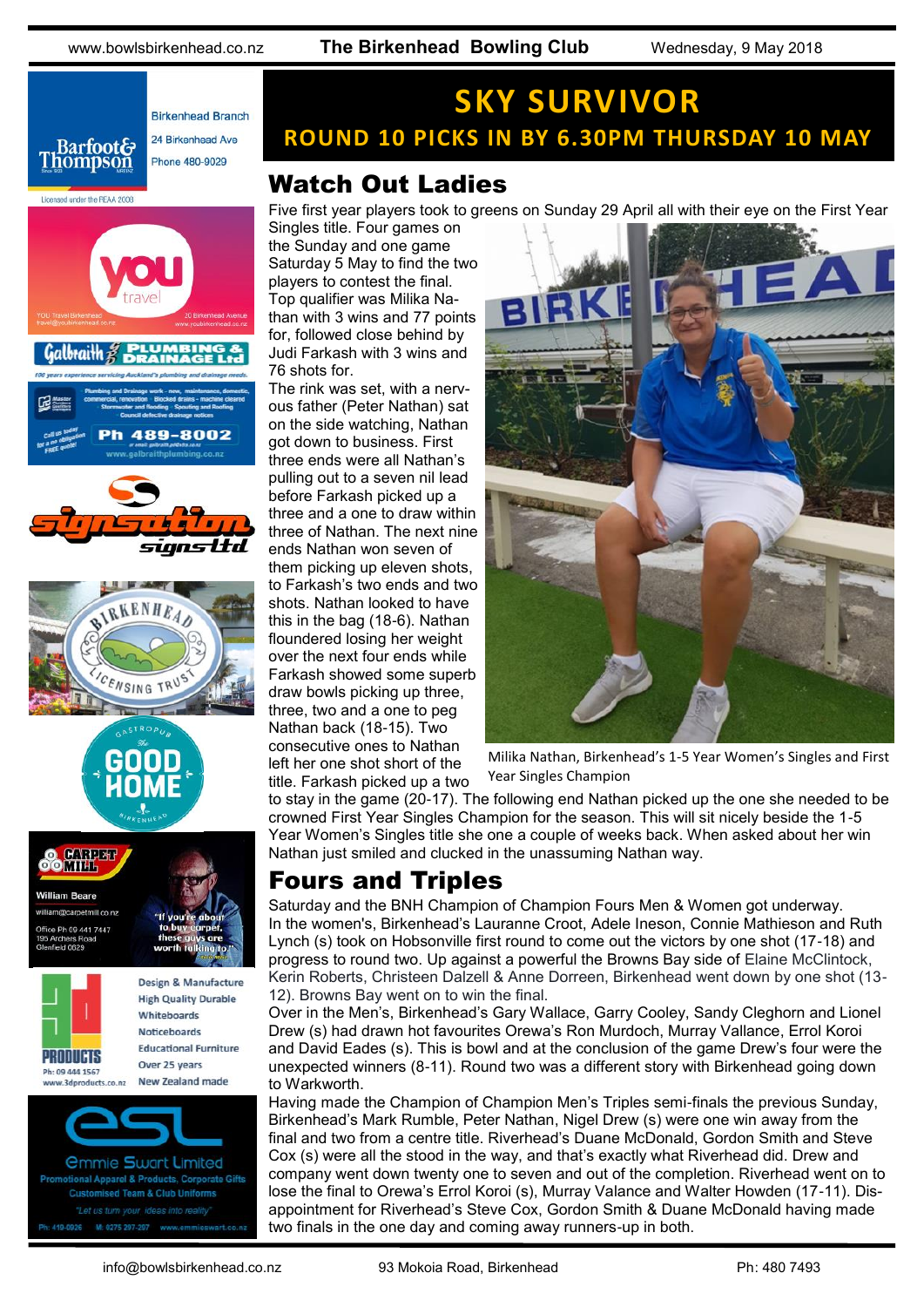









Congratulations Ann Lepper





www.ugl.co.nz

**AKARANA PUBLISHING COMPANY** 

**Sporting & General Publications** 

Ph: 419 7124





180 Mokoia Road, Birkenhead Open: Mon - Sun 7.00am - 10.00pm

# **Birkenhead Bowling Club Closing Day & Prize Giving Saturday 19 May AGM 10am Sunday 17 June**

### 1-5 Year Pairs Rescheduled

Due to both the 1-5 Year Singles Men's and Women's having to be rescheduled last month the 1-5 Year Pairs (Any Combination) has been rescheduled to 8.30am this coming weekend, Saturday 12 and Sunday 13 May. Entries close 5pm Thursday 10 May 2018.

# Membership Draw On Hold

As of today the Wednesday and Friday Club Membership Draw has been put on hold. It has been brought to our attention by Internal Affairs we are unintentionally in breach of the gambling legislation. It is in breach of the legislation to offer alcohol in any form as a prize (or part of) for a raffle/membership draw. The days of fundraising with a bottle of rum or couple of bottles of wine up for a raffle prize are over. The Club must be particularly vigilant has we are a Class 4 gaming establishment.

The Club Membership Draw will be back on Friday 25 May.

# Closing Day & Prize Giving

Saturday 19 May. All members and partners are welcome to come and share in the years achievements.

Closing Day Roll Up - Names in by 12.30pm for a 1pm start, Bowlers only, Club uniform. Prize Giving starts 4.30pm.

# Book a Number

Can't get to the club for the first raffle on Fridays, your number is gone or can't get the same number straight through?. Don't despair, you can prebook a number or numbers for each Friday, that way you will never miss out

Five raffles each Friday its \$10 to prebook a number in each raffle. If you would like to prebook a number contact Merv "the Swerve" Garred.



# **BNH POWERPLAY PAIRS**

#### FINALS DAY-SATURDAY 12TH MAY **BOWLS OREWA MAIRANGI BAY BIRKENHEAD NORTHCOTE HELENSVILLE BROWNS BAY MILFORD Bowls Orewa** Venue 10:15 Greens will be open for practice ends Time 10:50 Trial Ends for an 11:00 Start Format 4 Games of 2 Sets of 5 Ends - Tiebreak if required  $4^{th}$  \$200  $1<sup>st</sup>$  \$600  $2<sup>nd</sup>$  \$400 3rd \$300 Prizes 6<sup>th</sup> \$100 7<sup>th</sup> \$100  $5<sup>th</sup>$  \$100 Prizemoney and PPL Trophy awarded to Clubs. Certificates awarded to players (1<sup>+</sup>, 2<sup>nd</sup>, 3<sup>nd</sup>)

info@bowlsbirkenhead.co.nz 93 Mokoia Road, Birkenhead Ph: 480 7493